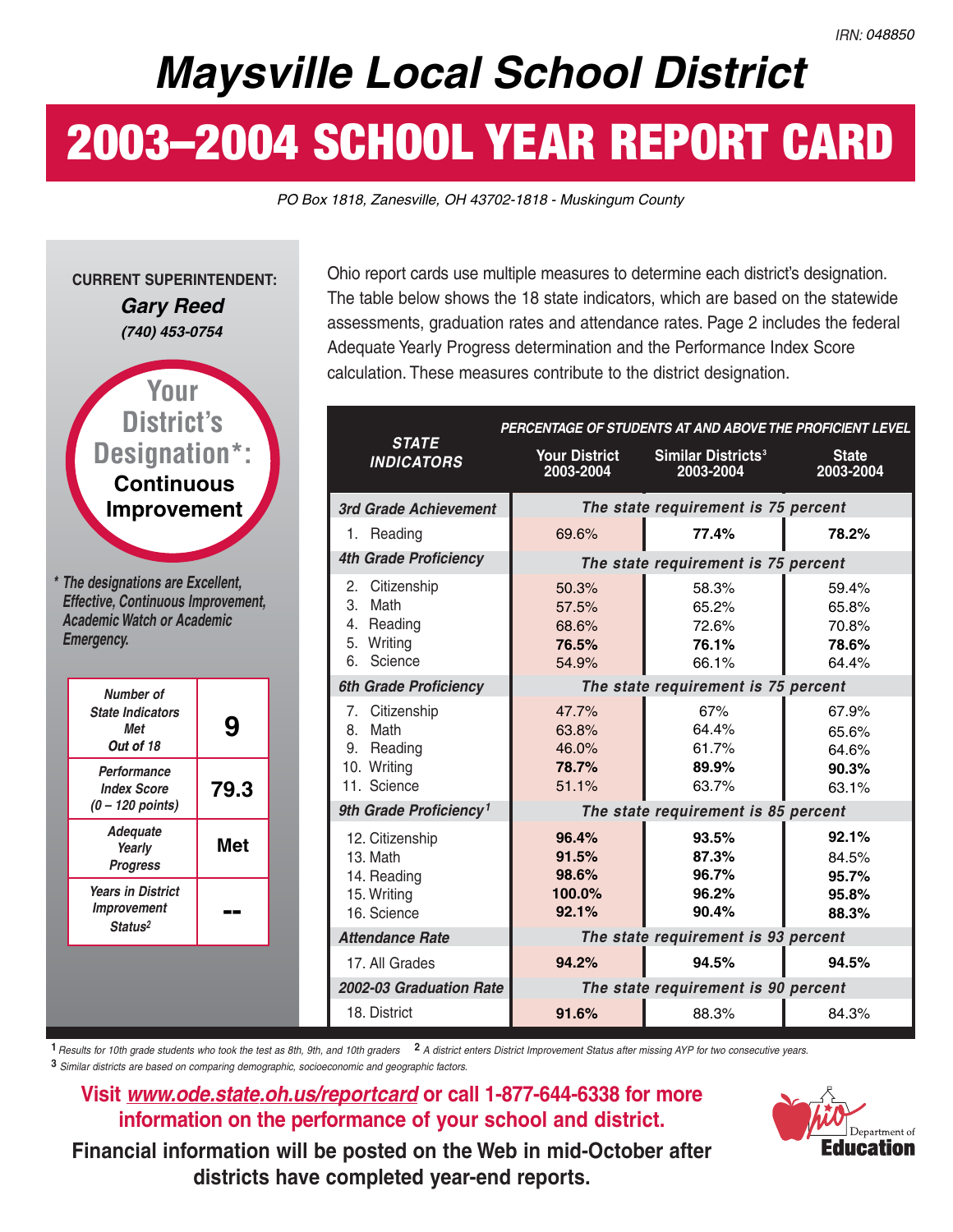### **ADEQUATE YEARLY PROGRESS (AYP) FOR SCHOOL YEAR 2003–2004**

The table below shows the percentage of students proficient or above and your district goal is the combination of the 4th, 6th, and Ohio Graduation Test goals. **To meet the federal AYP requirements, all student groups must be at or above the annual goals or make improvement over last year. Graduation and attendance goals must be met for the "all students" group.**

- Your district Met AYP in Reading Participation and Met AYP in Reading Achievement
- Your district Met AYP in Mathematics Participation and Met AYP in Mathematics Achievement
- Your district Met AYP in Attendance and Met in Graduation

| AYP Goals Met in Your District for the 2003-2004 School Year |                       |                                                                     |                                                                                              |                   |                          |                          |  |  |
|--------------------------------------------------------------|-----------------------|---------------------------------------------------------------------|----------------------------------------------------------------------------------------------|-------------------|--------------------------|--------------------------|--|--|
| Bold type indicates AYP was met.                             | Reading               |                                                                     | <b>Mathematics</b>                                                                           |                   | <b>Attendance Rate</b>   | <b>Graduation Rate</b>   |  |  |
| <b>Student Group</b>                                         | % Tested<br>Goal: 95% | % Proficient or<br>above Goal: 47.2 <sup>4</sup><br>or Improvement: | % Proficient or<br>above Goal: 41.4 <sup>4</sup><br>% Tested<br>Goal: 95%<br>or Improvement: |                   | Goal: 93%                | Goal: 73.6%              |  |  |
| African American                                             | NR.                   | NR.                                                                 | NR.                                                                                          | NR.               | 94.3                     | 75                       |  |  |
| American Indian/Native Alaskan                               | $- -$                 | $\qquad \qquad -$                                                   | $\qquad \qquad -$                                                                            | $\qquad \qquad -$ | $\overline{\phantom{a}}$ | $\overline{\phantom{a}}$ |  |  |
| Asian/Pacific Islander                                       | NR.                   | NR.                                                                 | NR.                                                                                          | NR.               | 96.1                     |                          |  |  |
| Hispanic                                                     | <b>NR</b>             | <b>NR</b>                                                           | <b>NR</b>                                                                                    | <b>NR</b>         | 94.6                     | 100                      |  |  |
| Multi-Racial                                                 | NR.                   | NR.                                                                 | NR.                                                                                          | <b>NR</b>         | 93.9                     |                          |  |  |
| White                                                        | 99.4                  | 62.0                                                                | 99.4                                                                                         | 61.8              | 94.9                     | 91.9                     |  |  |
| <b>Economically Disadvantaged</b>                            | 100.0                 | 45.7                                                                | 100.0                                                                                        | 46.4              | 93.6                     | 81.8                     |  |  |
| <b>Limited English Proficient</b>                            | <b>NR</b>             | N <sub>R</sub>                                                      | N <sub>R</sub>                                                                               | <b>NR</b>         | 93.6                     | $\sim$                   |  |  |
| <b>Students with Disabilities</b>                            | 100.0                 | 24.2                                                                | 100.0                                                                                        | 22.7              | 93.2                     | 85                       |  |  |
| <b>All Students</b>                                          | 99.4                  | 61.4                                                                | 99.4                                                                                         | 61.4              | 94.9                     | 91.6                     |  |  |

<sup>4</sup> The goal shown is for the "all students" group. Each student group has customized goals based on the number of students from each tested grade, which may vary slightly from the goal shown.

NR = Not Required for AYP due to student group size below minimum number for statistical reliability. The minimum student group size is 30, except for "students with disabilities," which has a minimum group size of 45.

-- = No data reported

#### **PERFORMANCE INDEX SCORE**

The Performance Index Score reflects the achievement of every tested student. The score is a weighted average of all tested subjects in grades 3, 4 and 6. The most weight is given to the advanced students (1.2), and the weights decrease for each performance level. This creates a scale of 0 to 120 points, with 100 being the goal. Looking at the Performance Index Score over time shows trends in district achievement.

| Performance Index Score Calculations for the 2003-2004 School Year |                                                                                                                                    |            |              |                        |     |                        |  |  |
|--------------------------------------------------------------------|------------------------------------------------------------------------------------------------------------------------------------|------------|--------------|------------------------|-----|------------------------|--|--|
| Grades 3, 4, 6<br>for All Tested<br><b>Subjects</b>                | <b>Performance Level Across All</b><br><b>Tested Grades</b><br>(Includes all students in the district for a full<br>academic year) | Percentage | X            | Weight                 | $=$ | <b>Points</b>          |  |  |
|                                                                    | Untested                                                                                                                           | .2         | X            | 0.0                    |     | 0.0                    |  |  |
|                                                                    | Limited <sup>5</sup> /Below Basic                                                                                                  | 24.7       | $\mathsf{X}$ | 0.3                    |     | 7.4                    |  |  |
| Calculation                                                        | Basic                                                                                                                              | 14.8       | X            | 0.6                    | $=$ | 8.9                    |  |  |
|                                                                    | Proficient                                                                                                                         | 45.8       | $\mathsf{x}$ | 1.0                    |     | 45.8                   |  |  |
|                                                                    | Accelerated <sup>5</sup>                                                                                                           | 2.7        | X            | 1.1                    | $=$ | 3                      |  |  |
|                                                                    | Advanced                                                                                                                           | 11.8       | X            | 1.2                    | $=$ | 14.2                   |  |  |
| <b>Your District's Performance Index Score</b><br>79.3             |                                                                                                                                    |            |              |                        |     |                        |  |  |
|                                                                    | <b>Performance Index Score</b>                                                                                                     | 2003-2004  |              | 2002-2003 <sup>6</sup> |     | 2001-2002 <sup>6</sup> |  |  |
| <b>Over Time</b>                                                   |                                                                                                                                    | 79.3       |              | 77.1                   |     | 72.7                   |  |  |

**<sup>5</sup>** Limited and Accelerated are performance levels for the 3rd grade reading test only. **<sup>6</sup>**Based on grades 4 and 6 only.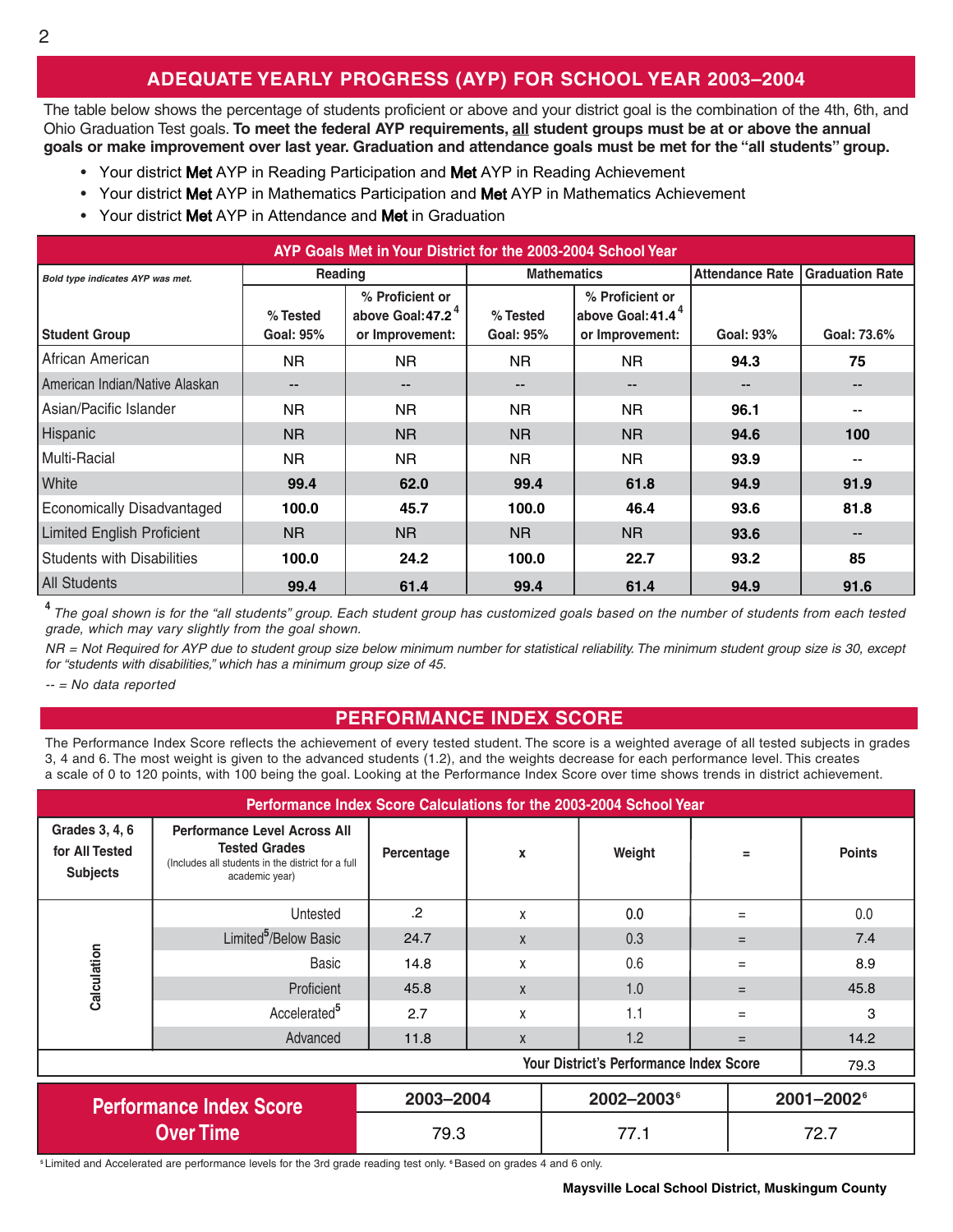### **STATE AND FEDERALLY REQUIRED DISTRICT INFORMATION**

| YOUR DISTRICT'S PERCENTAGE OF STUDENTS AT AND ABOVE THE PROFICIENT LEVEL                               |                                                               |                                                    |                                                               |                                                                                                          |                                                               |                                       |                                       |                                                               |                                       |                                         |                                                        |                                       |                                       |
|--------------------------------------------------------------------------------------------------------|---------------------------------------------------------------|----------------------------------------------------|---------------------------------------------------------------|----------------------------------------------------------------------------------------------------------|---------------------------------------------------------------|---------------------------------------|---------------------------------------|---------------------------------------------------------------|---------------------------------------|-----------------------------------------|--------------------------------------------------------|---------------------------------------|---------------------------------------|
|                                                                                                        | African<br>American                                           | American<br>Indian or<br>Nat. Alaskanl             | Asian or<br><b>Pacific</b><br><b>Islander</b>                 | <b>Hispanic</b>                                                                                          | Multi-<br>racial                                              | White                                 | Non-<br>disabled<br><b>Students</b>   | <b>Students</b><br>with<br><b>Disabilities</b>                | Non-<br>Econ.<br><b>Disadvtgd</b>     | Econ.<br><b>Disadvtgd</b>               | Limited<br><b>English</b><br><b>Proficient</b>         | Female                                | <b>Male</b>                           |
| <b>3rd GRADE ACHIEVEMENT</b>                                                                           |                                                               |                                                    |                                                               |                                                                                                          |                                                               |                                       |                                       |                                                               |                                       |                                         |                                                        |                                       |                                       |
| Reading                                                                                                | <b>NC</b>                                                     |                                                    | --                                                            | <b>NC</b>                                                                                                | <b>NC</b>                                                     | 69.9                                  | 76.3                                  | 19.0                                                          | 75.9                                  | 58.5                                    | --                                                     | 67.3                                  | 72.5                                  |
| <b>4th GRADE PROFICIENCY</b>                                                                           |                                                               |                                                    |                                                               |                                                                                                          |                                                               |                                       |                                       |                                                               |                                       |                                         |                                                        |                                       |                                       |
| Citizenship<br>Mathematics<br>Reading<br>Writing<br>Science                                            | --<br>--<br>--                                                | $-$<br>--<br>--<br>--<br>$-$                       | <b>NC</b><br><b>NC</b><br><b>NC</b><br><b>NC</b><br><b>NC</b> | $\overline{\phantom{a}}$<br>$\sim$ $\sim$<br>$\overline{\phantom{a}}$<br>$\overline{\phantom{a}}$<br>$-$ | <b>NC</b><br><b>NC</b><br><b>NC</b><br><b>NC</b><br><b>NC</b> | 49.7<br>57.0<br>68.2<br>76.2<br>54.3  | 53.7<br>62.7<br>72.4<br>79.9<br>59.7  | 26.3<br>21.1<br>42.1<br>52.6<br>21.1                          | 61.2<br>70.4<br>78.6<br>81.6<br>65.3  | 30.9<br>34.5<br>50.9<br>67.3<br>36.4    | --<br>$-$<br>$-$<br>$-$                                | 51.9<br>58.4<br>74.0<br>89.6<br>54.5  | 48.7<br>56.6<br>63.2<br>63.2<br>55.3  |
| <b>6th GRADE PROFICIENCY</b>                                                                           |                                                               |                                                    |                                                               |                                                                                                          |                                                               |                                       |                                       |                                                               |                                       |                                         |                                                        |                                       |                                       |
| Citizenship<br><b>Mathematics</b><br>Reading<br>Writing<br>Science                                     | <b>NC</b><br><b>NC</b><br><b>NC</b><br><b>NC</b><br><b>NC</b> | $-$<br>--<br>--<br>--<br>--                        | --<br>--<br>--<br>--                                          | <b>NC</b><br><b>NC</b><br><b>NC</b><br><b>NC</b><br><b>NC</b>                                            | <b>NC</b><br><b>NC</b><br><b>NC</b><br><b>NC</b><br><b>NC</b> | 49.1<br>65.7<br>47.3<br>79.3<br>52.7  | 51.7<br>69.8<br>51.7<br>82.0<br>56.4  | 24.0<br>28.0<br>12.0<br>58.3<br>20.0                          | 55.7<br>67.9<br>54.7<br>83.2<br>57.5  | 35.3<br>57.4<br>32.4<br>71.6<br>41.2    | $-$<br>--<br>$\qquad \qquad -$<br>--<br>$\overline{a}$ | 54.7<br>69.3<br>56.0<br>88.0<br>56.0  | 42.4<br>59.6<br>38.4<br>71.7<br>47.5  |
| 9th GRADE PROFICIENCY (Results for 10th grade students who took the test as 8th, 9th and 10th graders) |                                                               |                                                    |                                                               |                                                                                                          |                                                               |                                       |                                       |                                                               |                                       |                                         |                                                        |                                       |                                       |
| Citizenship<br><b>Mathematics</b><br>Reading<br>Writing<br>Science                                     | <b>NC</b><br><b>NC</b><br><b>NC</b><br><b>NC</b><br><b>NC</b> | $-$<br>--<br>$-$<br>$\overline{\phantom{a}}$<br>-- | --<br>--<br>--                                                | --<br>--<br>--<br>--                                                                                     | $-$<br>--<br>--<br>--                                         | 96.4<br>92.8<br>98.5<br>100.0<br>93.4 | 97.1<br>91.9<br>99.3<br>100.0<br>92.6 | <b>NC</b><br><b>NC</b><br><b>NC</b><br><b>NC</b><br><b>NC</b> | 95.8<br>92.5<br>98.3<br>100.0<br>91.6 | 100.0<br>85.7<br>100.0<br>100.0<br>95.2 | $-$<br>$-$<br>$-$<br>--<br>$\qquad \qquad -$           | 94.8<br>89.6<br>98.7<br>100.0<br>90.9 | 98.4<br>93.8<br>98.4<br>100.0<br>93.7 |
| <b>OHIO GRADUATION TEST (10th graders' results)</b>                                                    |                                                               |                                                    |                                                               |                                                                                                          |                                                               |                                       |                                       |                                                               |                                       |                                         |                                                        |                                       |                                       |
| Reading<br><b>Mathematics</b>                                                                          | <b>NC</b><br><b>NC</b>                                        | --<br>--                                           | --<br>--                                                      | --<br>--                                                                                                 | --                                                            | 72.1<br>62.3                          | 79.3<br>69.6                          | 22.7<br>18.2                                                  | 72.1<br>66.7                          | 67.9<br>42.9                            | $-$<br>$\overline{\phantom{a}}$                        | 78.0<br>72.0                          | 64.0<br>52.0                          |

 $NC = Not calculated.$  Used if <10 students in student group.  $-- = No$  data reported

| <b>YOUR DISTRICT'S STUDENTS 2003-2004</b> |                     |                                         |                                               |                   |                     |       |                                      |                                                |                                                |
|-------------------------------------------|---------------------|-----------------------------------------|-----------------------------------------------|-------------------|---------------------|-------|--------------------------------------|------------------------------------------------|------------------------------------------------|
|                                           |                     |                                         |                                               | <b>Percentage</b> |                     |       |                                      |                                                |                                                |
| <b>Student</b><br><b>Enrollment</b>       | African<br>American | American<br>Indian or<br>Native Alaskan | Asian or<br><b>Pacific</b><br><b>Islander</b> | <b>Hispanic</b>   | <b>Multi-racial</b> | White | Economically<br><b>Disadvantaged</b> | Limited<br><b>English</b><br><b>Proficient</b> | <b>Students</b><br>with<br><b>Disabilities</b> |
| 2180                                      | .0%                 | <b>NC</b>                               | <b>NC</b>                                     | <b>NC</b>         | 0.9%                | 97.6% | 28.2%                                | ΝC                                             | 13.7%                                          |

| <b>FEDERALLY REQUIRED DISTRICT TEACHER INFORMATION</b>                                                                                                                                  |                              |                            |  |  |  |  |  |
|-----------------------------------------------------------------------------------------------------------------------------------------------------------------------------------------|------------------------------|----------------------------|--|--|--|--|--|
|                                                                                                                                                                                         | <b>Percentage</b>            |                            |  |  |  |  |  |
| Professional Qualifications of All Public Elementary and Secondary School Teachers                                                                                                      | At least a Bachelor's Degree | At least a Master's Degree |  |  |  |  |  |
| in the District                                                                                                                                                                         | 100%                         | 35.9%                      |  |  |  |  |  |
|                                                                                                                                                                                         | <b>District</b>              | <b>State</b>               |  |  |  |  |  |
| Percentage of Core Academic Subject Elementary and Secondary School Classes<br><b>Taught by Highly Qualified Teachers</b>                                                               | 90.4%                        | 93.1%                      |  |  |  |  |  |
| Percentage of Core Academic Subject Elementary and Secondary School Classes<br>Taught by Properly Certified/Licensed Teachers.                                                          | 100%                         | 97%                        |  |  |  |  |  |
| Percentage of Core Academic Subject Elementary and Secondary School<br>Classes Taught by Teachers with Temporary, Conditional or Long-Term<br><b>Substitute Certification/Licensure</b> | $0\%$                        | 1%                         |  |  |  |  |  |